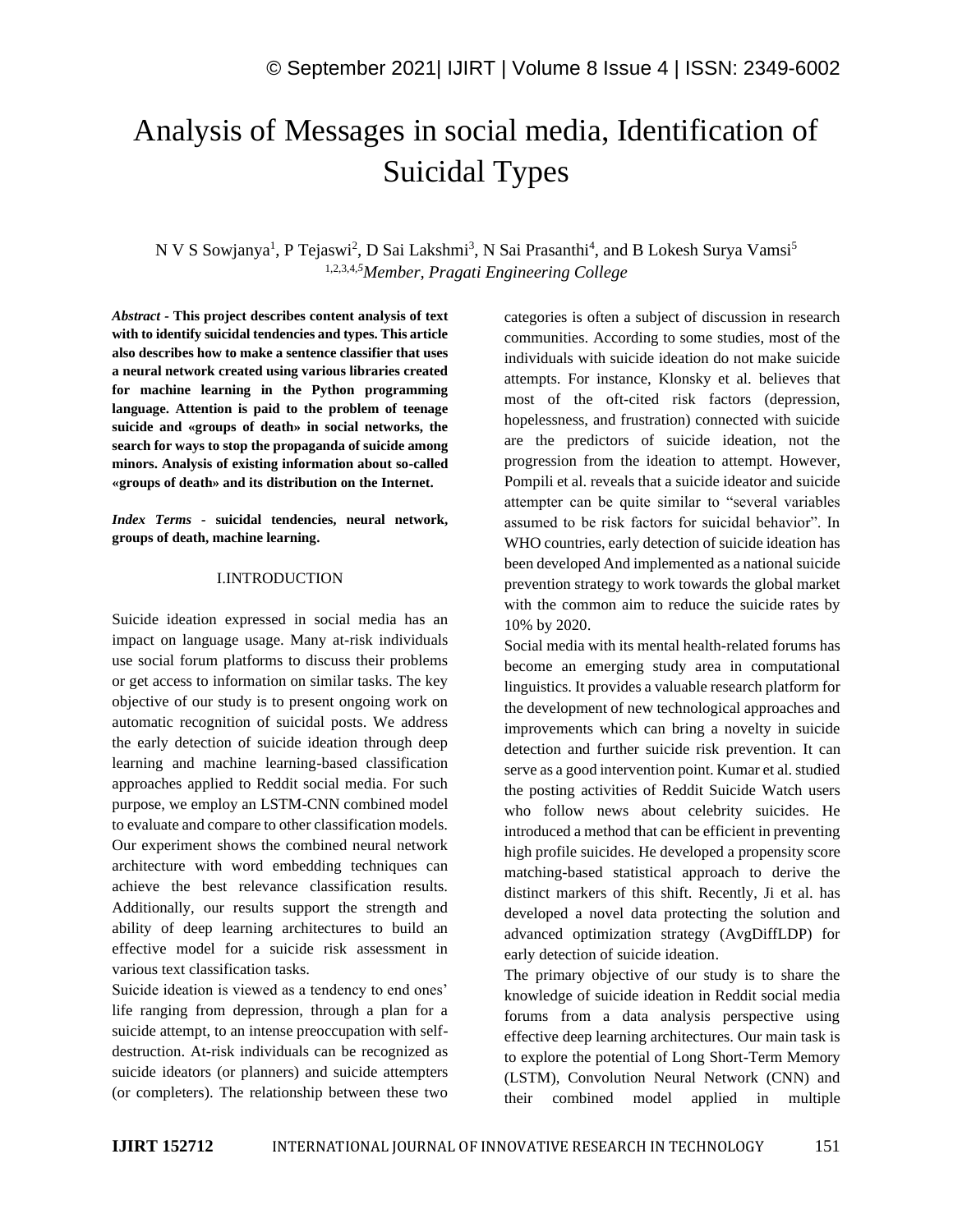classification tasks for suicide ideation struggles. We try to test if an implementation of CNN and LSTM classifiers into one model can improve the language modeling and text classification performance. We will try to demonstrate that LSTM-CNN model can outperform the performance of its individual CNN and LSTM classifiers as well as more traditional machine learning systems for suicide-related topics. Potentially, it can be embedded on any online forum's and blog's data sets.

In our experiment, we first choose the data source, define our proposed model and analyze the baseline characteristics. Then, we compute the frequency of ngrams, such as unigrams and bigrams, in the dataset to detect the presence of suicidal thoughts. We evaluate the experimental approach based on the baseline and our proposed model.

# II. OBJECTIVE

Our study has specific three-fold contributions:

N-gram analysis: we evaluate the n-gram analysis to show that the expressions of suicidal tendencies and reduced social engagements are often discussed in uicide-related forums. We identify the transition towards the social ideation associated with different psychological stages such as heightened self-focused attention, a manifestation of hopelessness, frustration, anxiety or loneliness. Classical features analysis: using CNN, LSTM and LSTM-CNN combined model analysis, we evaluate bag of words, TF-IDF and statistical features performance over word embedding. Comparative evaluation: we explore the performance of LSTM-CNN combined class of deep neural networks as our proposed model for detection of suicide ideation tasks to improve the state-of-the art method. In terms of evaluation metrics, we compare its strength and potential with CNN and LSTM deep learning techniques and four traditional machine learning classifiers including SVM, NB, RF and XGBoost) on the real-world dataset.

Several studies advocate the impact of social network reciprocal connectivity on users' suicide ideation. Hsiung observed the users' behavior changes in reaction to a suicide case which happened within the social media group. Jashinsky et al. emphatically highlighted the geographic correlation between the suicide mortality rates and the occurrence of risk factors in tweets. Colombo et al. studied the tweets

containing suicide ideation based on the users' behavior in social network interactions resulting in a high degree of reciprocal connectivity and strengthening the bonds between the users.

Similarly, conducted profound research on one million Twitter posts following the suicide of 26 prominent celebrities in Japan between the years 2010 and 2014.Identification of regular language patterns in social media text leads to a more effective recognition of suicidal tendencies. It is often supported by applying various machine learning approaches on different NLP techniques demonstrated that machine learning algorithms are efficient in differentiating people to those who are and who are not at suicidal risk. Sueki studied a suicidal intent of Japanese Twitter users in their 20s, where he stated that a language framing is important for identifying suicidal markers in the text. For instance, "want to suicide" expression is more frequently associated with a lifetime suicidal intent than "want to die" expression studied the adaptation of information retrieval methods for identifying a destructive informational influence in social networks. He built a dictionary of terms pertaining to a suicidal content. He introduced TF-IDF matrices and singular vector decompositions for them. Sawhney et al. improved the performance of Random Forest (RF) classifier for identification of suicide ideation in tweets.

Using CNN networks, he built a binary classifier to separate suicidal tweets from non suicidal tweets. Other recent studies revealed positive results of CNN implementations on Suicide Watch forum which serves as a dataset in our research paper. Fundamentally, single recurrent and convolution neural networks applied as vectors to encode an entire sequence tend to be insufficient to capture all the important information sequence. As a result, there have been several experiments to develop a hybrid framework for coherent combinations of CNNs and RNNs to apply the merits for both. For instance, He et al. introduced a novel neural network model based on a hybrid of ConvNet and BI-LSTMs to solve the measurement problem of a semantic textual similarity. Matsumoto et al. proposed an efficient hybrid model which combines a fast deep model with an initial information retrieval model to effectively and efficiently handle AS. In our study, we propose a framework based on the ensemble of LSTM and CNN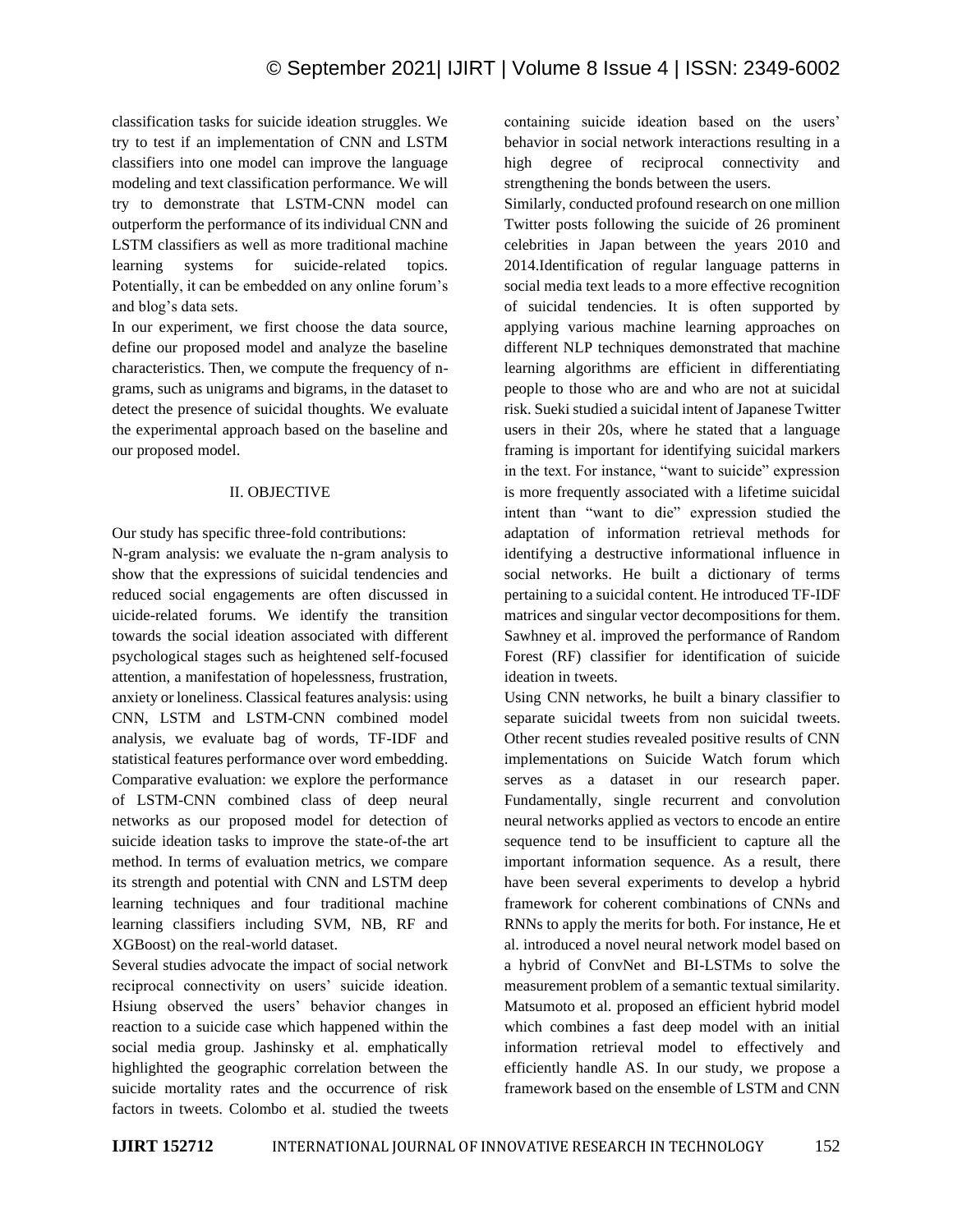combined model to recognize suicide ideation in social media.

# III. EXISTING SYSTEM

In the existing system examine the relationship between social networks and suicide ideation using a data set obtained from a dominant social networking service (SNS), named mixi. In this approach addresses limitations very less. First, an entire social network of users is available, where a link between two users represents explicit bidirectional friendship endorsed by both users. Some users have quite a large number of friends, as in general social networks. Second, for the same reason, we can accurately calculate the number of triangles for each user. An additional feature of the present data set is that the sample is relatively diverse because anybody can register for free.

#### IV. PROPOSED SYSTEM

The study Experience of content analysis of suicidal statements on the Internet of persons with different levels of suicidal activity» collects data from the pages of people who have actually committed suicide or are potential suicides. By analyzing the collected information, program called TextAnalyst explores the causes of suicidal behavior and their feelings. The aim of the current study is to classify sentences into suicidal and non-suicidal using a neural network. In our system, according to random text, it is necessary to determine whether it is suicidal or not, i.e. to solve the problem of its binary classification. Classification is the distribution of data by parameters.

# V. IMPLEMENTATION

User: The User can register the first. While registering he required a valid user email and mobile for further communications. Once the user register then admin can activate the customer. Once admin activated the customer then user can login into our system. In this project the cnn model already loaded then user can test a tweet message. First user will send an tweet message.

Admin: Admin can login with his credentials. Once he login he can activate the users. The activated user only login in our applications. In the media folder data.csv file contain label and tweet. By using this we can build the neural network model.

Building Model: We are pretending that we are developing a system that can predict the label of textual tweet as either suicidal or non-Suicidal. This means that after the model is developed, we will need to make predictions on new textual tweet. Remove all words that are not purely comprised of alphabetical characters.

Prediction Results: We use a Convolution Neural Network (CNN) as they have proven to be successful at document classification problems. A conservative CNN configuration is used with 32 filters (parallel fields for processing words) and a kernel size of 8 with a rectified linear ('relu') activation function. This is followed by a pooling layer that reduces the output of the convolution layer by half.Next, the 2D output from the CNN part of the model is flattened to one long 2D vector to represent the 'features' extracted by the CNN. The back-end of the model is a standard Multilayer Perceptron layers to interpret the CNN features. The output layer uses a sigmoid activation function to output a value between 0 and 1 for the negative and positive sentiment in the review. We use a binary cross entropy loss function because the problem we are learning is a binary classification problem. The model is trained for 10 epochs, or 10 passes through the training data

# VI. CONCLUSION

Among all models for content analysis of the text, this one differs in that it classifies suicidal sentences, which is extremely useful for reducing the death rate from suicide, which exceeds the death rate from military actions, murders and road accidents. It should be noted that «death groups» were seen not only in «Vkontakte», but also in other social networks and messengers, such as Telegram, Instagram, etc. This neural network can be used to check the text in social networks to block posts containing suicidal overtones, what will prevent the spread and promotion of suicide among young people who cannot imagine life without social networks. Also, this program can be used for parental control, if the parent does not want to violate the privacy of personal messages of the child but is worried about him: it is enough to collect data and provide them to the program. Also, this neural network can be used to block communities that contain a